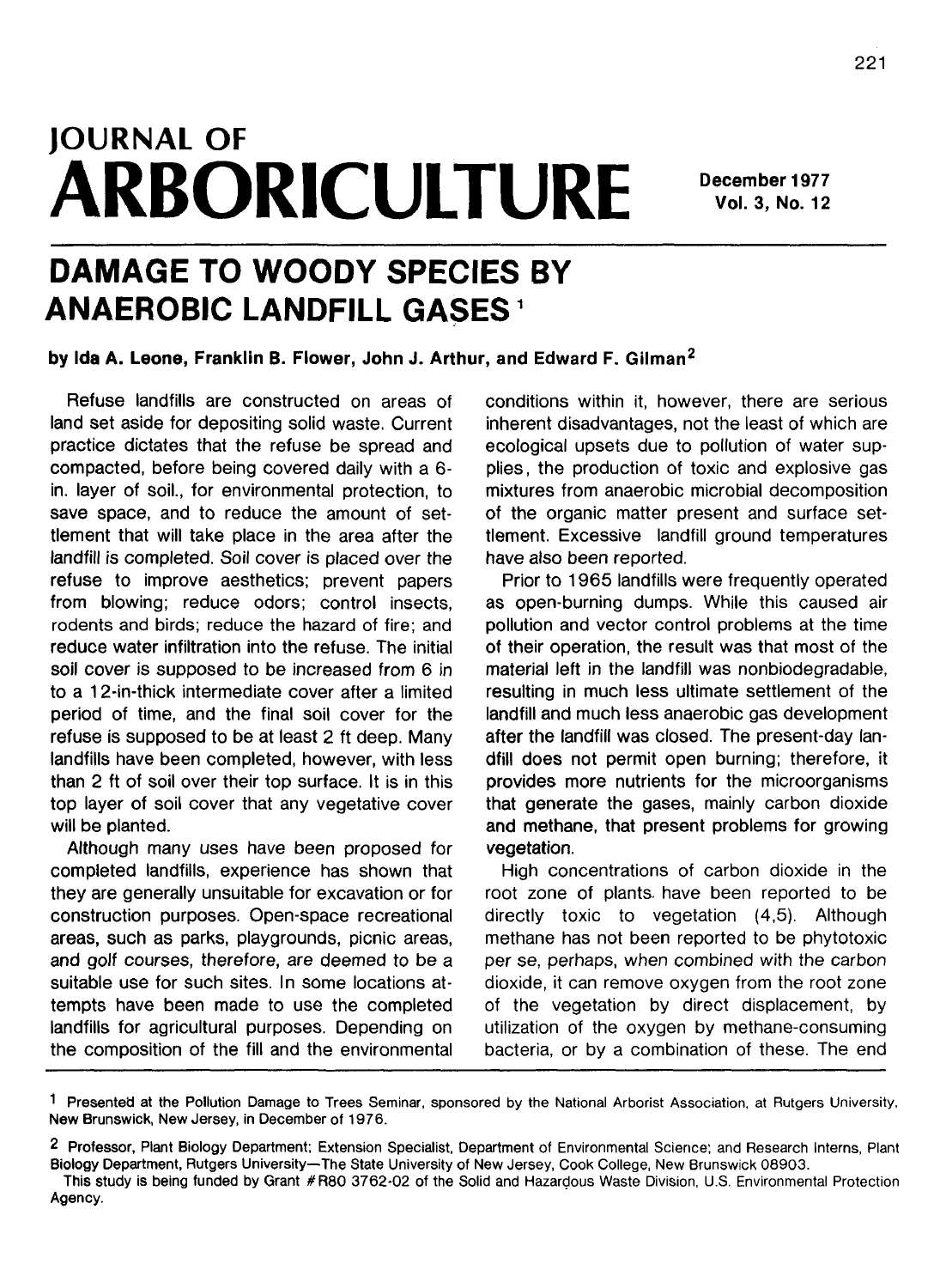result is a very low or zero oxygen tension in the root zone of the vegetation, which could be phytotoxic (2). In addition, there are frequently minor fractions of a number of other gases present in the landfill soil atmosphere, including ammonia, hydrogen, hydrogen sulfide, mercaptans, ethylene, etc. (1). One or more of these have been known to exhibit direct toxicity to vegetation.

Within the past few years observers have noted that trees and other vegetation in parks and golf courses constructed on completed landfills have died or fared poorly. Death to vegetation has also occurred in areas adjacent to landfills. One such case in Glassboro , New Jersey involved the death of scores of peach trees after an adjacent 20-ft-deep sand and gravel pit was filled with municipal-domestic refuse. The pit belonged to the peach grower who had planned to have it filled with the refuse and then to extend his peach orchard over the completed landfill. He found, however, that the trees planted adjacent to this landfill began to die a year or two after the refuse had been placed against the bank nearest his orchard. Examination showed that the soil in the areas where the trees had died contained high concentrations of the gases of anaerobic decomposition. Gas concentration gradients indicated that the gases had flowed directly from the landfill. Although the landfill was only 20 ft deep, the gases had traveled as far as 70 or 80 ft in concentrations sufficient to cause death or injury to the peach trees. This problem recurred when an attempt was made to plant new trees in the gassed soil areas.

The township of Cherry Hill, New Jersey has experienced landfill gas migration problems since 1968 when some homeowners noticed that their backyard vegetation was dying. The yards of these homes abut a former sand and gravel pit, which the municipality was filling for eventual use as a park. Gases were detected up to about 90 ft from the landfill, and in two of the homes the anaerobic gases caused fires.

The township is still attempting to transform the former landfill into a park, even though most of the Scotch and Austrian pine trees planted have died within the past several years. Examinations

indicate that, although many of the trees died apparently because of poor transplanting practices, a number of them succumbed to landfill gases.

A mail survey and subsequent site visits to landfills throughout the United States and Puerto Rico, funded by the U.S. EPA Solid and Hazardous Wastes Division, has revealed numerous cases of difficulty in establishing vegetative covers on or adjacent to landfills.

Field observations in the site visits included evaluating plant species (particularly woody species) on or adjacent to former landfills and selecting healthy and poorly growing specimens of a given species for an in-depth examination. Also, the soil atmospheres in the root areas of the trees exhibiting poor and good growth were analyzed for combustible gas, carbon dioxide, and oxygen.

Almost invariably, the results showed a high correlation between concentrations of combustible gas or carbon dioxide (CO2) and poor growth of the tree or shrub. Examples of this relationship are presented for the northeastern U.S. (hot summers and cold winters) in Table 1. At a landfill in Battle Creek, Michigan, the soil atmosphere beneath a red pine exhibiting only a needle tip necrosis contained no combustible gas, 6.5% CO2, and 19.5% oxygen at a 1 -ft depth. The root zone of a dead red pine, on the other hand, contained 50% combustible gas, 21% CO2, and only 12% oxygen. Similarly, healthy, 20-ft-tall willows on a landfill in Auburn, New York

#### **TABLE 1. Field Data, N.E.U.S. (1975)**

|                                         |                       |                          | % at 1-ft depth |                 |      |
|-----------------------------------------|-----------------------|--------------------------|-----------------|-----------------|------|
| Site                                    |                       | <b>Species Condition</b> | Com.<br>gas     | CO <sub>2</sub> | O2   |
| Auburn, N.Y.                            | Willows               | 20 ft tall               | 0               | 0               | 20   |
|                                         | <b>Willows</b>        | Dead                     | U>L             | 0               | 18.5 |
| Holyoke, Mass.                          | BI, cherry Healthy    |                          | 0               | 0               | 19   |
|                                         | Bl. cherry Dead       |                          | 100             | 1               | 20   |
| Nashua, N.H.                            | Am. elm               | Healthy                  | з               |                 |      |
|                                         | Am. elm               | Dead                     | U>L             |                 |      |
| Battle Creek, Mi. Red pine Tip necrosis |                       |                          | 0               | 6.5             | 19.5 |
|                                         | Red pine Dead         |                          | 50              | 21              | 12   |
| Guilderland NY                          | <b>Poplars</b>        | $4-8$ ft tall            | (20)            | 15              | 19   |
|                                         | All vea.              | Dead                     | (>100)          | 36              | 2    |
| Detroit, Mich.                          | <b>Black oak Dead</b> |                          | (30)            | 0               | 19.5 |
| Battle Creek, Mi. Blue sp.              |                       | Healthy                  | >100            | 14              | 12.5 |
|                                         | Blue sp.              | Br. needles              | >100            |                 |      |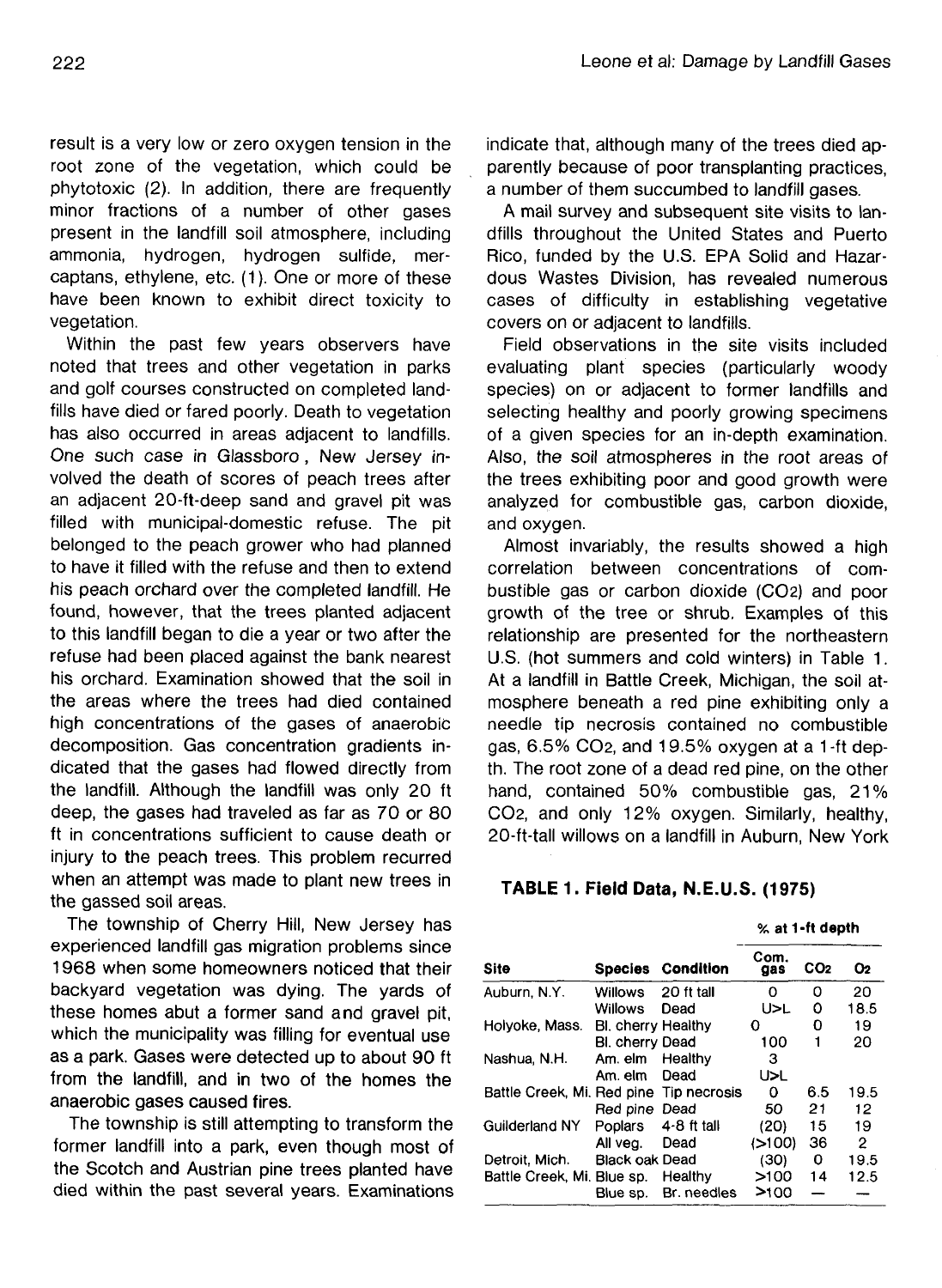contained no combustible gas or CO2, and 20% oxygen at the 1 **-ft** depth; whereas, beneath a dead willow nearby, there was a high combustible gas reading and decreased oxygen concentration.

Results for southwestern California (hot summers, warm winters, and a concentration of the year's modest precipitation in the winter) are represented by data from the South Coast Botanic Garden in Los Angeles, which has been built on a former landfill (Table 2). Here, the soil beneath a Cytisis racemosis in good condition contained no combustible gas or CO2 at the 1 -ft depth, whereas, beneath a dead Cytisis, combustible gas had risen to 22% and CO2 to 15%, and oxygen content had decreased to 11.5%.

#### **TABLE 2. Field Data, Cal. (1975)**

|                                     |                                     |              |             | % at 1-ft depth |                |
|-------------------------------------|-------------------------------------|--------------|-------------|-----------------|----------------|
| Site                                | <b>Species</b>                      | Condition    | Com.<br>Gas | CO <sub>2</sub> | O <sub>2</sub> |
| South Coast                         | Cystis<br>race-<br>mosis            | Healthy      | 0           | 0               | 19.5           |
| <b>Botanic Garden</b>               | Cytisis<br>race-<br>mosis           | Dead         | 22          | 15              | 11.5           |
| South Coast<br>County Park          | Mela-<br>leuca                      | Health 12 ft | 4           | 5               | 7              |
|                                     | Mela-<br>leuca                      | Dead         | >50         | 43              | 3.5            |
| South Coast                         | Aleppo<br>pine                      | Green 65 in  | $\leq$ 1    | 0.5             | 17             |
|                                     | Aleppo<br>pine                      | Chlorotic    | >50         | 25              | 11             |
| Mountain Gate<br><b>Golf Course</b> | Aleppo<br>pine &<br>Eucalvp-<br>tus | Good         | 0           | 0               | 20             |
|                                     | Aleppo<br>pine &<br>eucalyp-<br>tus | Poor         | >50         | 5               | 9.5            |
| Mission Canyon                      | Aleppo<br>pine                      | Healthy      | 0           | 0               | 21             |
|                                     | Aleppo<br>pine                      | Yellow color | ٥           | 1               | 19.5           |
|                                     | Aleppo<br>pine                      | Yellow tips  | <1          | 6               | 20             |

Samples of top and subsoil taken from the areas of good and poor tree growth were analyzed for major and trace elements and other soil characteristics. Statistical analysis of the data from atop landfills (South Coast Botanic Garden) and from sites adjacent to landfills (northeastern sites) revealed significant increases in ammonianitrogen, moisture, iron, and zinc in soils containing landfill gas (Table 3). It is proposed that the highly reduced state of the soil, due to displacement of oxygen by landfill gas and to the activity of microorganisms in removing the oxygen, is responsible for the increased availability of trace elements (6).

#### **TABLE 3. Results of Soil Analyses, Ib/acre**

|                | On landfill |           | Adjacent |          |
|----------------|-------------|-----------|----------|----------|
|                | No gas      | Gas       | No gas   | Gas      |
| pН             | 7.3         | 7.0       | 5.7      | 5.9      |
| Magnesium      | 2308        | 2417      | 208.7    | 195.7    |
| Phosphorus     | 1074        | 1130      | 140.4    | 121.2    |
| Potassium      | 163         | 143.5     | 112.1    | 149.8    |
| Calcium        | 3275        | 2508*     | 1964.4   | 2349.4   |
| $No3-N$        | 27.8        | 29.6      | 461.0    | 471.3    |
| $NO4-N$        | 4.83        | $9.0*$    | 10.5     | $33.8**$ |
| Organic matter | 5.12        | 7.56      | 3.44     | 2.15     |
| Moisture       | 22.72       | $26.83**$ | 14.79    | 15.82    |
| Iron           | 2.47        | $4.25**$  | .40      | 62.4     |
| Manganese      | 13.56       | 11.07     | 4.80     | 10.80    |
| Copper         | 5.09        | 6.18      | 0.15     | 0.45     |
| Zinc           | 5.22        | $7.72*$   | 0.80     | 7.08     |

•Significance at P=0.05

\*\*SignificanceatP=0.01

As a result of the mail survey and site visits, a list of susceptible species was compiled (Table 4). The sensitivity of American elm and sugar maple was corroborated by other investigators.

Woody species adaptable to flooded or poorly aerated soils cited in the literature are listed in Table 5 (3), and species potentially resistant to landfill gases by virtue of specialized characteristics are listed in Table 6.

# **TABLE 4. Species Sensitive to Landfill Gases (Rutgers)**

Douglas fir Shagbark hickory White spruce Blue spruce\* Black oak Lombardy poplar Black cherry\* Red pine

Slippery elm Mountain ash\* American basswood Japanese yew\* American elm\*\* Sugar maple\* \* Apple\*\*

\* Intolerant of flooding

\* \* Corroborated by more than one other investigator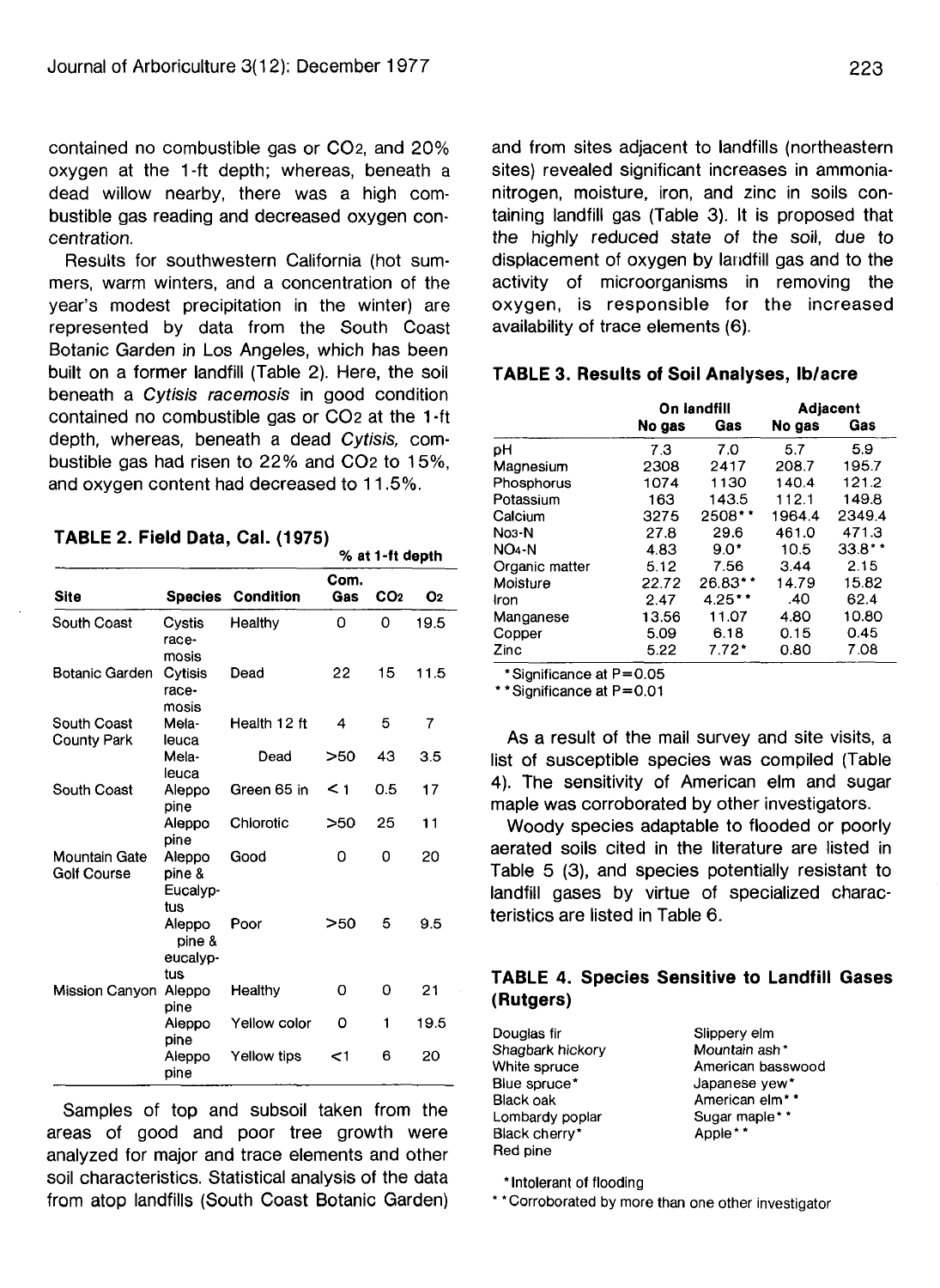# **TABLE 5. Species Adaptable to Flooded or Poorly Aerated Soils (Hook 1972)**

White willow Brittle willow Creeping willow **Sycamore** Swamp tupelo Sour gum Green ash

White birch Scotch pine Norway spruce Sweet gum Yellow poplar Sweet gum

## **TABLE 6. Species Potentially Resistant to Landfill Gases**

Green ashabc Sour gum<sup>ab</sup> Sweet galeab White ash<sup>ad</sup> Red cedar<sup>ad</sup> White willow<sup>ad</sup> Red maple<sup>d</sup>

Cottonwood<sup>d</sup> American sycamore<sup>d</sup> Juniper<sup>d</sup> Pussy willow<sup>d</sup> Silver maple Thornless honeysuckle

aTransports O<sub>2</sub> to roots bOxidizes rhizosphere c lnitiates 2 deg. roots d Tolerates flooding

#### **TABLE 7. Species in Landfill Screening Experiment**

American basswood American sycamore **Bayberry** Black gum Black pine Euonymus Ginkgo Green ash Honey locust Hybrid poplar

Japanese yew Mixed poplar Norway spruce Pin oak Red maple Rhododendron Sweet gum Weeping willow White pine

From these lists, 19 species (Table 7) were selected for a field experiment at Rutgers University, designed to screen species for adaptability to landfill conditions. The experimental plot is located on a former landfill in East Brunswick, New Jersey, and a nearby natural woodland site was cleared as a control area. The 19 species were planted in replicates of 10, and tree height and girth, shoot elongation, fruiting, and the presence of heart rot are being observed. The rhizosphere of each tree is also being analyzed for gas composition, including combustible gas,

carbon dioxide, and oxygen, and for soil temperature. Soil samples are also being taken for analyses of the chemical constituents of the soil.

Besides the screening program, five planting techniques have been employed, including two mounds and three trenches with no gas protection, or underlain either by 1 ft of clay or by a plastic sheet over a gravel base, with and without vertical venting pipes.

Arborists or other growers confronted by the need to establish vegetation on former landfills would be well advised to observe the following characteristics before proceeding with the planting:

- 1. Is there unhealthy or dead vegetation in the vicinity? Obviously, many things could cause poor or dead vegetation, but there is always the possibility that it might have been caused by landfill gases.
- 2. Do you notice any unpleasant odors in the vicinity? Again, unpleasant odors come from many sources. Those odors from landfills or soils turned septic by landfill gases are generally of a putrid nature. In moving over a former landfill one can occasionally detect the odors as they are discharged through surface cracks; as one works the soil the septic odor may become obvious.
- 3. Soil examination. It is easy to draw a soil sample and examine it in the field.

Table 8 might be used as a general guide to the aerobic or anaerobic condition of soils. Under certain circumstances there will be exceptions to these general guidelines, but those who work with soils know the typical characteristics of a healthy soil and will easily recognize the poor qualities associated with an anaerobic soil.

Soil temperature differences are sometimes extreme and sometimes very modest. Temperature differentials have been recorded in anaerobic soils up to 30 deg. F higher than in nearby healthy aerobic soil. In most cases, however, the difference is very small, and occasionally one may find the anaerobic soil at a lower temperature than the aerobic.

The high moisture content of anaerobic soils